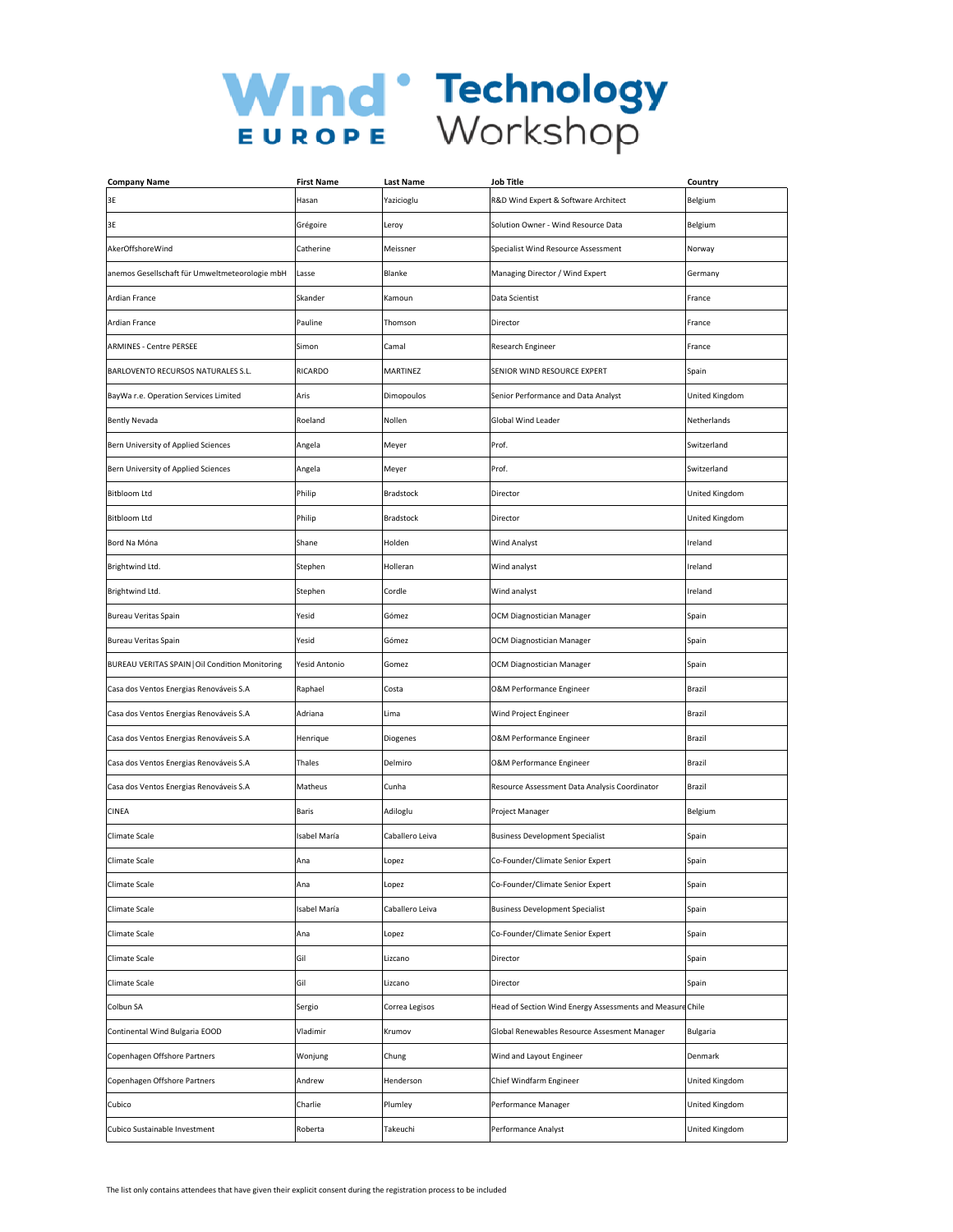| <b>Company Name</b>                                | <b>First Name</b>    | Last Name       | <b>Job Title</b>                                  | Country              |
|----------------------------------------------------|----------------------|-----------------|---------------------------------------------------|----------------------|
| Cubico Sustainable Investments Greece              | Nikolaos             | Kapros          | Associate Asset Manager                           | Greece               |
| D2i Systems                                        | Tom                  | Craven          | <b>Onsite Technical Manager</b>                   | United Kingdom       |
| Delft University of Technology                     | Bowen                | Li              | Ph.D.                                             | Netherlands          |
| <b>DNV</b>                                         | Circe                | Trivino         | Head of Section Project development and analytics | Spain                |
| <b>DNV</b>                                         | Circe                | Trivino         | Head of Section Project development and analytics | Spain                |
| <b>DNV</b>                                         | Jacopo               | Antonelli       | Engineer, Project Development & Analytics         | Italy                |
| <b>DNV</b>                                         | Lars                 | Landberg        | Vice President                                    | Denmark              |
| <b>DNV</b>                                         | Rocio                | Sagarra         | Wind Resource Engineer                            | Spain                |
| <b>DNV</b>                                         | Ben                  | Williams        | Principal Engineer                                | Ireland              |
| <b>DNV FRANCE SARL</b>                             | Timothé              | Dizengremel     | Senior Wind Farm Engineer                         | France               |
| Dow Italia S.r.l.                                  | Ute Dora             | Spring          | R&D Director                                      | Germany              |
| DTU                                                | Paula                | Gómez           | SENIOR ENGINEER                                   | Denmark              |
| DTU                                                | Paula                | Gómez           | <b>SENIOR ENGINEER</b>                            | Denmark              |
| DTU Wind                                           | Jake                 | Badger          | <b>Head of Section</b>                            | Denmark              |
| DTU Wind & Energy Systems (RISØ)                   | Elliot               | Simon           | Senior R&D Engineer                               | Denmark              |
| DTU Wind and Energy Systems                        | Andreas              | Bechmann        | Senior Scientist                                  | Denmark              |
| DTU Wind and Energy Systems                        | Michael              | Courtney        | Head of Section / Senior Researcher               | Denmark              |
| DTU Wind and Energy Systems                        | <b>Bjarke Tobias</b> | Olsen           | Researcher                                        | Denmark              |
| DTU Wind and Energy Systems                        | <b>Bjarke Tobias</b> | Olsen           | Researcher                                        | Denmark              |
| DTU Wind and Energy Systems                        | Nikolay              | Dimitrov        | Senior Researcher                                 | Denmark              |
| DTU Wind and Energy Systems                        | Nikolay              | Dimitrov        | Senior Researcher                                 | Denmark              |
| DTU Wind and Energy Systems                        | Tuhfe                | Göçmen          | Researcher                                        | Denmark              |
| Eastern Switzerland University of Applied Sciences | Florian              | Hammer          | Research Scientist                                | Switzerland          |
| e-BO Enterprises                                   | Vincent              | Dehullu         | <b>Business Developer</b>                         | Belgium              |
| <b>EDF Renewables</b>                              | David                | Kyle            | Senior Wind Analyst                               | <b>United States</b> |
| <b>EDF Renewables</b>                              | Emilie               | Coulon          | Wind Resource Assessment Engineer                 | France               |
| <b>EDF Renewables</b>                              | Jason                | Dubois          | Principal Assessment Engineer                     | <b>United States</b> |
| EDF Renewables do Brasil                           | Alfredo              | Pereira         | Engenheiro de Energia II                          | Brazil               |
| <b>EDF Renewables do Brasil</b>                    | Marcos               | Cavalcante      | <b>Energy Assessment Coordinator</b>              | Brazil               |
| <b>EDF Renouvelables</b>                           | Raphael              | REY             | <b>Wind Analyst</b>                               | France               |
| <b>EDF Renouvelables</b>                           | Cédric               | Dall'Ozzo       | Innovation / R&D Project Manager                  | France               |
| <b>EDF Renouvelables</b>                           | Marianne             | Dupont          | Senior Wind Assessment Engineer                   | France               |
| <b>EDF Renouvelables</b>                           | Colas                | Drutinus--Cabin | <b>REX Studies Engineer</b>                       | France               |
| EDF-R&D                                            | Eric                 | Dupont          | Expert research engineer                          | France               |
| <b>EMD International A/S</b>                       | Wiebke               | Langreder       | <b>Head of Consulting</b>                         | Denmark              |
| EMD International A/S                              | Per Møller           | Nielsen         | Product Owner                                     | Denmark              |
| <b>EMD International A/S</b>                       | René                 | Slot            | R&D Engineer                                      | Denmark              |
| <b>EMD International A/S</b>                       | René                 | Slot            | R&D Engineer                                      | Denmark              |
| <b>EMD International A/S</b>                       | Lasse                | Svenningsen     | R&D Manager                                       | Denmark              |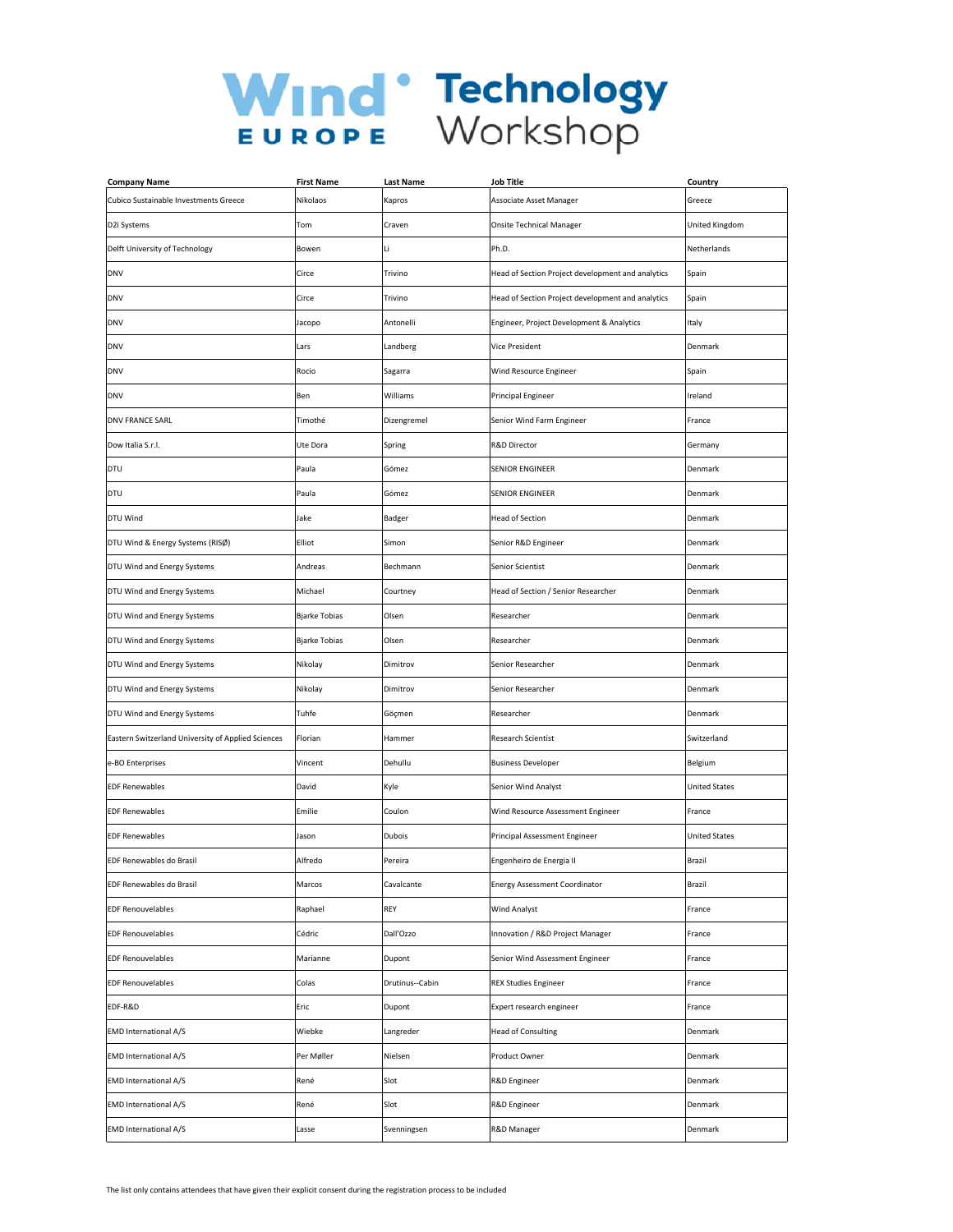| <b>Company Name</b>                   | <b>First Name</b> | Last Name      | <b>Job Title</b>                        | Country        |
|---------------------------------------|-------------------|----------------|-----------------------------------------|----------------|
| EnBW Energie Baden Württemberg AG     | Carolin           | <b>SCHMITT</b> | Senior Wind&Performance Specialist      | Germany        |
| Eneco                                 | Marina            | Tsopela        | Asset Analyst                           | Netherlands    |
| Eneco                                 | Maarten           | van Beek       | Wind Resource Expert                    | Netherlands    |
| <b>Eneco Wind</b>                     | Rody              | Kemp           | O&M specialist                          | Netherlands    |
| <b>Enel Green Power</b>               | Gaspar            | Iniesta Mora   | Head of Wind Main Equipment             | Spain          |
| Enel Green Power S.p.A.               | Alessandro        | Matera         | Innovation Product Owner                | Italy          |
| ENERCON GmbH - Sucursal em Portugal   | Márcio            | Ferreira       | <b>Asset Optimization Expert</b>        | Portugal       |
| <b>Enercon GmbH France</b>            | Olmo              | Duran          | Project engineer                        | France         |
| Engie                                 | Bram              | DEWULF         | Local IT&Digital RES&Energy Sol Manager | Belgium        |
| ENGIE                                 | Nicolas           | Quiévy         | Wind Technology Manager                 | Belgium        |
| <b>ENGIE</b>                          | Olivier           | Moreau         | Resource Assessment Senior Expert       | Belgium        |
| <b>ENGIE Green</b>                    | Benoit            | Buffard        | Resource & EYA team leader              | France         |
| <b>ENGIE Green</b>                    | Yohan             | Rosset         | Student                                 | France         |
| <b>ENGIE Green</b>                    | Thomas            | Duc            | R&D Engineer                            | France         |
| Eni Plenitude                         | Serena            | Lamberti       | Wind Engineer                           | Italy          |
| Eni Plenitude SpA Società Benefit     | Valerio           | Labattaglia    | WIND ENERGY ENGINEER                    | Italy          |
| Eniplenitude                          | Stefano           | Macrì          | Wind engineer                           | Italy          |
| Eolfi / Shell                         | maxime            | charroppin     | expert vent                             | France         |
| <b>Eolos Floating Lidar Solutions</b> | Adria             | Miquel         | Lead Data Scientist                     | Spain          |
| <b>Eoly Energy</b>                    | Leendert          | Santens        | study engineer                          | Belgium        |
| EPSILINE                              | Christophe        | Lepaysan       | CEO                                     | France         |
| EPSILINE                              | Murray            | Dawson         | <b>EU Sales</b>                         | France         |
| Equinor                               | Kari              | Skjerve        | Principal researcher                    | Norway         |
| Equinor                               | Knut S.           | Seim           | Principle researcher                    | Norway         |
| Equinor                               | Erin              | Langor         | Wind Resource Engineer                  | Norway         |
| <b>Equinor ASA</b>                    | Brian             | Broe           | Wind Farm Yield & Design Engineer       | Norway         |
| <b>Equinor ASA</b>                    | Camille           | Dubreuil       | Researcher                              | Norway         |
| <b>European Commission</b>            | Enrico            | Degiorgis      | Policy officer                          | Belgium        |
| Fibersail                             | Carlos            | Oliveira       | CCO   Executive Director                | Portugal       |
| Fichtner GmbH & Co. KG                | Günter            | Vahlkampf      | Project Manager                         | Germany        |
| <b>First Airborne</b>                 | Boaz              | Peled          | CEO                                     | Israel         |
| Flightform Insights Ltd.              | Tatiana           | Suarez         | Founder                                 | United Kingdom |
| FORESTALIA RENOVABLES S.L.            | Roberto           | Flores         | Senior Wind and Site Engineer           | Spain          |
| FORESTALIA RENOVABLES S.L.            | Laura             | Corrochano     | Head of Wind Resource                   | Spain          |
| Fortum                                | Sónia             | Liléo          | Head of Asset Optimisation - Renewables | Sweden         |
| ForWind - University of Oldenburg     | Frauke            | Theuer         | research assistant                      | Germany        |
| ForWind - University of Oldenburg     | Frauke            | Theuer         | research assistant                      | Germany        |
| Fraunhofer IEE                        | Doron             | Callies        | Senior Scientist                        | Germany        |
| Fraunhofer IEE                        | Tobias            | Klaas-Witt     | Research Associate                      | Germany        |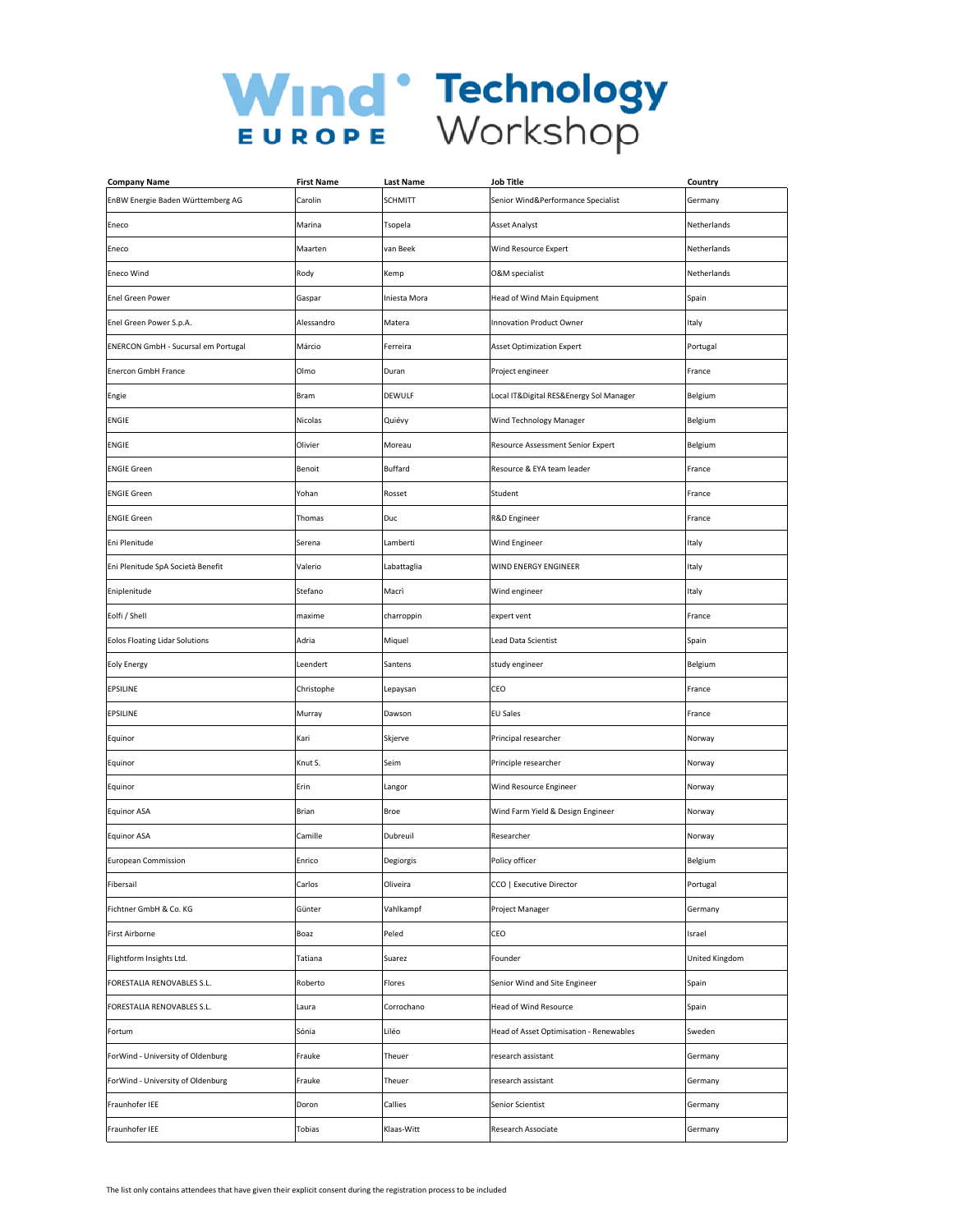| <b>Company Name</b>                                          | <b>First Name</b> | <b>Last Name</b> | <b>Job Title</b>                     | Country        |
|--------------------------------------------------------------|-------------------|------------------|--------------------------------------|----------------|
| Fraunhofer IEE                                               | Tabea             | Hildebrand       | Research Associate                   | Germany        |
| Fraunhofer IEE                                               | Tabea             | Hildebrand       | Research Associate                   | Germany        |
| Fraunhofer IEE                                               | Boris             | Fischer          | Research Engineer                    | Germany        |
| Fraunhofer Institute for Wind Energy Systems                 | Marcus            | Wiens            | Research Associate                   | Germany        |
| Fraunhofer IWES                                              | Martin            | Doerenkaemper    | Research Associate                   | Germany        |
| Fraunhofer IWES                                              | Martin            | Doerenkaemper    | Research Associate                   | Germany        |
| Fraunhofer IWES                                              | Jonas             | Schmidt          | Senior Scientist                     | Germany        |
| Fraunhofer IWES                                              | Julia             | Gottschall       | <b>Chief Scientist</b>               | Germany        |
| Fraunhofer IWES                                              | Warren            | Watson           | Research associate                   | Germany        |
| Fraunhofer IWES                                              | Paul              | Meyer            | Research associate                   | Germany        |
| Fraunhofer IWES                                              | Paul              | Meyer            | Research associate                   | Germany        |
| Frazer-Nash Consultancy                                      | <b>Brian</b>      | Gribben          | Research & Innovation Manager        | United Kingdom |
| Frazer-Nash Consultancy                                      | Brian             | Gribben          | Research & Innovation Manager        | United Kingdom |
| GAIA mbH                                                     | Pooranakumar      | Seethapathy      | Site Assessment                      | Germany        |
| GEO-NET Umweltconsulting GmbH                                | Dominik           | Adler            | head of departement of Germany       | Germany        |
| Gordon Smith                                                 | Gordon            | Smith            | Mr                                   | United Kingdom |
| <b>Hexicon AB</b>                                            | Victor            | Mendoza          | Project Engineer                     | Sweden         |
| <b>Hexicon AB</b>                                            | Jorge             | Dot Fraga        | Project Engineer                     | Sweden         |
| Ibedrola Renovables Energía SAU                              | Leonardo          | Godino García    | Forecast Engineer                    | Spain          |
| Ibedrola Renovables Energía SAU                              | Sergio            | de María Casado  | Forecast Engineer                    | Spain          |
| Iberdrola                                                    | Alejandro         | Abascal          | Global Technical Support Head        | Spain          |
| Iberdrola                                                    | Elena             | Gonzalez         | Lead Engineer                        | United Kingdom |
| Iberdrola - ScottishPower                                    | THRASYVOULOS      | PANTELEON        | Offshore Wind Resource Analyst       | United Kingdom |
| <b>IFPEN</b>                                                 | Nicolas           | <b>Bonfils</b>   | Research Engineer                    | France         |
| <b>INRIA</b>                                                 | Paul              | Aubin            | Ingénieur INRIA                      | France         |
| Institut für Kommunikationstechnik (IKT), Gottfried W Daphne |                   | Schössow         | research assistant, PhD student      | Germany        |
| <b>Istanbul Technical University</b>                         | Erkan             | Yılmaz           | Wind and Site Engineer               | Turkey         |
| Japan Meteorological Corporation                             | Yutaka            | Nishijima        | Director                             | Denmark        |
| K2 Management Renewables Ltd                                 | Joseph            | Thompson         | Specialist, Analysis Services        | United Kingdom |
| K2 Management Renewables Ltd                                 | Max               | Jacobson         | Analyst, Analysis Services           | United Kingdom |
| Kjeller Vindteknikk                                          | Utku              | Türkyilmaz       | wind resource engineer, consultant   | Sweden         |
| Laborelec NV                                                 | julien            | masson           | Ingenieur                            | Belgium        |
| Mainstream Renewable Power                                   | Romain            | Molins           | <b>Energy Analysis Manager</b>       | Germany        |
| Mainstream Renewable Power                                   | Kavish            | Chauhan          | <b>Energy Analyst</b>                | South Africa   |
| Mainstream Renewable Power                                   | Mark              | Pearson          | <b>Head of Energy Analysis</b>       | United Kingdom |
| Masen                                                        | MOULAY HAFID      | <b>BOUHAMIDI</b> | Directeur Exploration                | Morocco        |
| MEGAJOULE                                                    | Tomás             | Freitas Rocha    | <b>Energy Analyst</b>                | Portugal       |
| Metek Meteorologische Messtechnik GmbH                       | Poul              | Hummelshøj       | Manager                              | Germany        |
| Meteodyn                                                     | Anthony           | Dijon            | <b>Business Development Engineer</b> | France         |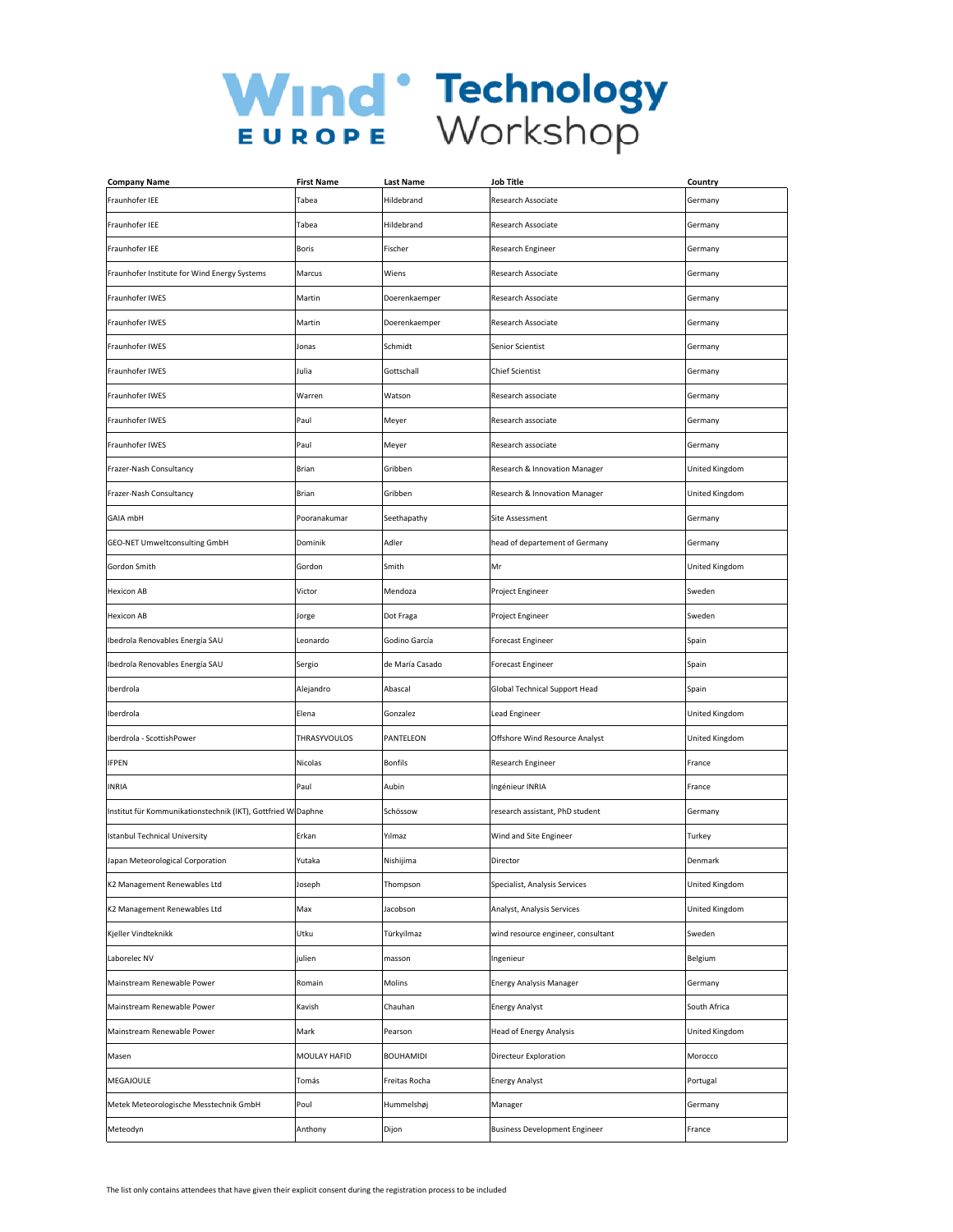| <b>Company Name</b>                     | <b>First Name</b> | Last Name           | Job Title                                | Country               |
|-----------------------------------------|-------------------|---------------------|------------------------------------------|-----------------------|
| Mines Paris PSL                         | Paul              | Mazoyer             | Ph.D. student                            | France                |
| MINES Paris, PSL                        | Konstantinos      | Parginos            | Reasearcher                              | France                |
| MINES Paris, PSL                        | Konstantinos      | Parginos            | Reasearcher                              | France                |
| MINES Paris, PSL                        | Georges           | Kariniotakis        | Prof., Head of RES and SmartGrids group  | France                |
| Mott MacDonald                          | Elie              | Gournay             | Wind Yield Analyst Lead                  | United Kingdom        |
| Mott MacDonald                          | Damian            | Villaverde          | Offshore Wind Project Manager            | Spain                 |
| Nabla Wind Hub                          | Rubén             | Ruiz de Gordejuela  | CTO                                      | Spain                 |
| Nabla Wind Hub                          | Ahmed             | Moussa              | <b>Head of Business Development</b>      | Switzerland           |
| NATIONAL ENERGY                         | <b>ALEXIOS</b>    | VAGIAS              | HEAD OF ASSET MANAGEMENT                 | Greece                |
| NATIONAL ENERGY                         | THEOFANI          | VARELA              | <b>GRADUATE TRAINEE</b>                  | Greece                |
| NATIONAL ENERGY                         | SOPHIA            | VISVARDI            | <b>ASSET MANAGER</b>                     | Greece                |
| Natural Power                           | Peter             | Denholm             | <b>Head of Analytics</b>                 | United Kingdom        |
| Natural Power                           | Marion            | Le Doeuff           | Advisory and Analyics Lead - France      | France                |
| Natural Power                           | Marion            | Le Doeuff           | Advisory and Analyics Lead - France      | France                |
| Nauti-Craft Pty Ltd                     | Mark              | Schiller            | <b>Managing Director</b>                 | Australia             |
| Neoen                                   | Louis             | GORDEN              | Asset Performance Manager                | France                |
| Nordex Energy SE & Co. KG               | Ingo              | Hirschhausen        | Senior Engineer Wind and Site Assessment | Germany               |
| Nordex Group                            | Mehmet Ozkan      | Basar               | Wind And Site Engineer                   | Turkey                |
| Novenergia                              | Nuno              | Cardoso             | Head of Intl Wind Assets & BD Assistant  | Portugal              |
| NREL                                    | Jason             | Fields              | Senior Research Scientist                | <b>United States</b>  |
| NREL                                    | Jason             | Fields              | Senior Research Scientist                | <b>United States</b>  |
| <b>NRG Systems</b>                      | Gregory           | Erdmann             | VP, Global Sales                         | <b>United States</b>  |
| NRG SYSTEMS                             | Mario             | Lopez               | <b>EMEA Territory Manager</b>            | <b>United States</b>  |
| <b>NVISIONIST SA</b>                    | KONSTANTINE       | ZALACHORIS          |                                          | Greece                |
| <b>NVISIONIST SA</b>                    | VASSILIS          | ORFANOS             | SPECIAL ADVISOR                          | Greece                |
| <b>NVISIONIST SA</b>                    | Tassos            | Alefantos           | CEO                                      | Greece                |
| Octue                                   | Marcus            | Lugg                | Senior Software Engineer                 | United Kingdom        |
| Octue                                   | Marcus            | Lugg                | Senior Software Engineer                 | United Kingdom        |
| Octue                                   | Tom               | Clark               | CEO                                      | <b>United Kingdom</b> |
| Offshore Wind Consultants Limited       | Okan              | Sargin              | Head of Wind and Site                    | Germany               |
| Omexom Renewable Energies Offshore GmbH | Sophie            | Janssen             | Performance Manager                      | Germany               |
| Orsted                                  | Apostolos         | Tentolouris Piperas | <b>Energy Yield Assessment</b>           | Denmark               |
| Orsted                                  | Simon             | Feeney              | <b>Chief Specialist</b>                  | Denmark               |
| Orsted                                  | Miriam            | Marchante           | Senior Lead Specialist                   | Denmark               |
| Ørsted                                  | Frederik          | <b>Brink</b>        | Senior Wind Energy Analyst               | Denmark               |
| Ørsted                                  | Peter             | Krastins            | Head of Energy Yield Assessment          | Denmark               |
| Ørsted                                  | Nicolai           | Gayle Nygaard       | Senior Lead Specialist                   | Denmark               |
| Ørsted                                  | Nicolai           | Gayle Nygaard       | Senior Lead Specialist                   | Denmark               |
| Ørsted A/S                              | Emil              | Vind                | Lead Asset Integrity Specialist          | Denmark               |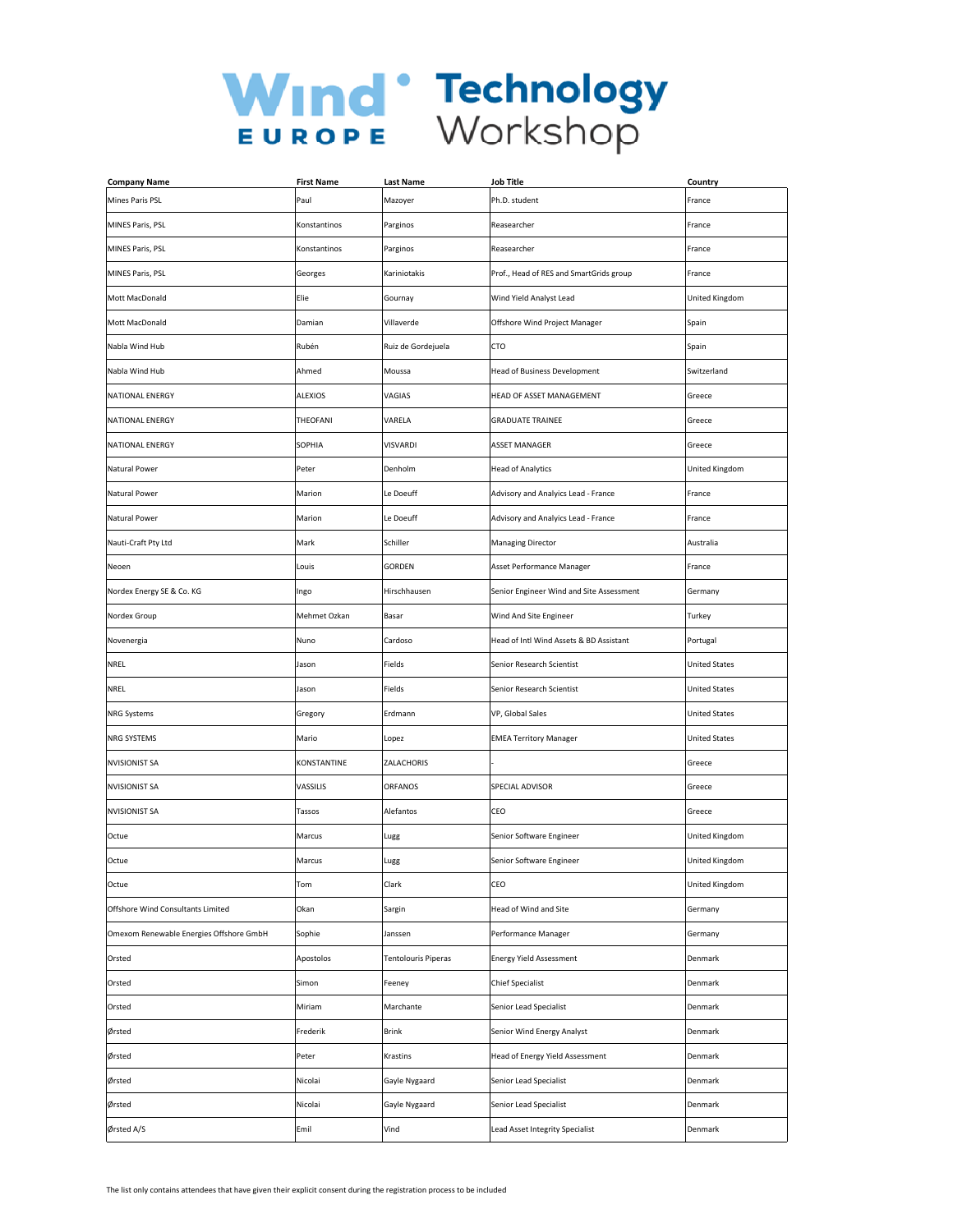| <b>Company Name</b>         | <b>First Name</b> | Last Name        | <b>Job Title</b>                           | Country              |
|-----------------------------|-------------------|------------------|--------------------------------------------|----------------------|
| Ørsted A/S                  | Ari               | Bronstein        | Senior Wind Energy Analyst                 | Denmark              |
| Ørsted A/S                  | Emil              | Vind             | Lead Asset Integrity Specialist            | Denmark              |
| OSTWIND INTERNATIONAL       | Luc               | SOULIE           | wind engineer                              | France               |
| <b>OTARY RS NV</b>          | Katja             | D'Haeyer         | DATA SCIENTIST                             | Belgium              |
| OW OCEAN WINDS              | Miguel            | Cordoba          | HEAD OF ENERGY ASSESSMENT                  | Spain                |
| P.E.Concepts                | Bente             | Rathmann         | Project Engineer                           | Germany              |
| Parkwind                    | Jef               | Vanvalckenborgh  | Asset Performance Engineer                 | Belgium              |
| Parkwind NV                 | Abdelkarim        | El Azouzi        | WTG Package Engineer                       | Belgium              |
| Pavana GmbH                 | Nicole            | Gatz             | Senior Wind & Site                         | Germany              |
| Pondera                     | Wouter            | <b>PUSTJENS</b>  | Wind resource analyst                      | Netherlands          |
| Pondera                     | Mark              | Rijntalder       | Wind resource analyst                      | Netherlands          |
| Power Factors               | Juliette          | Nilsson          | <b>Customer Success Manager</b>            | Sweden               |
| Power Factors               | Monelle           | Comeau           | Senior data scientist                      | <b>United States</b> |
| Powerfactors                | Diego             | Coronado Guzman  | Training specialist                        | Sweden               |
| ProPlanEn                   | Wolfgang          | Schlez           | Director                                   | Germany              |
| Prowind GmbH                | Ines              | Stelmaszek       | Windspezialistin                           | Germany              |
| RenGen Consulting           | Davide            | Medici           | Consultant                                 | Italy                |
| REPSOL RENOVABLES S.A.U     | Rodrigo           | Campillos Garcia | Wind Resource Engineer                     | Spain                |
| REPSOL RENOVABLES S.A.U.    | MARCOS            | <b>BLANCO</b>    | ENERGY ASSESSMENT MANAGER                  | Spain                |
| RES                         | Lee               | Cameron          | Senior Product Manager                     | United Kingdom       |
| <b>RWE</b>                  | Christopher       | Rodaway          | CFD Engineer                               | United Kingdom       |
| <b>RWE</b>                  | Christopher       | Rodaway          | <b>CFD Engineer</b>                        | United Kingdom       |
| <b>RWE</b>                  | Babak             | Diznabi          | Project Manager/Wind Energy consultant     | Germany              |
| <b>RWE</b>                  | Gibson            | Kersting         | Senior Analyst                             | <b>United States</b> |
| <b>RWE Renewables GmbH</b>  | David             | Bieniek          | <b>Technical Analyst</b>                   | Germany              |
| <b>RWE Renewables GmbH</b>  | Sam               | Williams         | Scientist                                  | Germany              |
| <b>RWE Renewables GmbH</b>  | Sam               | Williams         | Scientist                                  | Germany              |
| <b>RWE Renewables UK</b>    | Kester            | Gunn             | Modelling and Analytics Expert             | United Kingdom       |
| <b>RWE Renewables UK</b>    | Kester            | Gunn             | Modelling and Analytics Expert             | United Kingdom       |
| RWE Renwables Iberia S.A.U. | Andrés            | Blanco           | Senior Wind Analyst                        | Spain                |
| Sardeolica S.r.l.           | Claudia           | Prasciolu        | <b>Business Analytics</b>                  | Italy                |
| Sardeolica Srl              | Pamela            | Deidda           | <b>Head of Business Analytics</b>          | Italy                |
| Semco Maritime              | Brian             | Boye             | Senior Manager - Telecom Systems           | Denmark              |
| Semco Maritime              | <b>Brian</b>      | Boye             | Senior Manager - Telecom Systems           | Denmark              |
| Sereema                     | Maria             | Mena             | Internationel Business Development Manager | France               |
| Sereema                     | Bruno             | Pinto            | CTO                                        | France               |
| ServusNet Analytics         | Des               | Farren           | CEO                                        | Ireland              |
| Shell                       | Jay               | Harvey           | Quantitative Analyst                       | United Kingdom       |
| Shell                       | Nick              | Smith            | Researcher Offshore Wind                   | <b>United States</b> |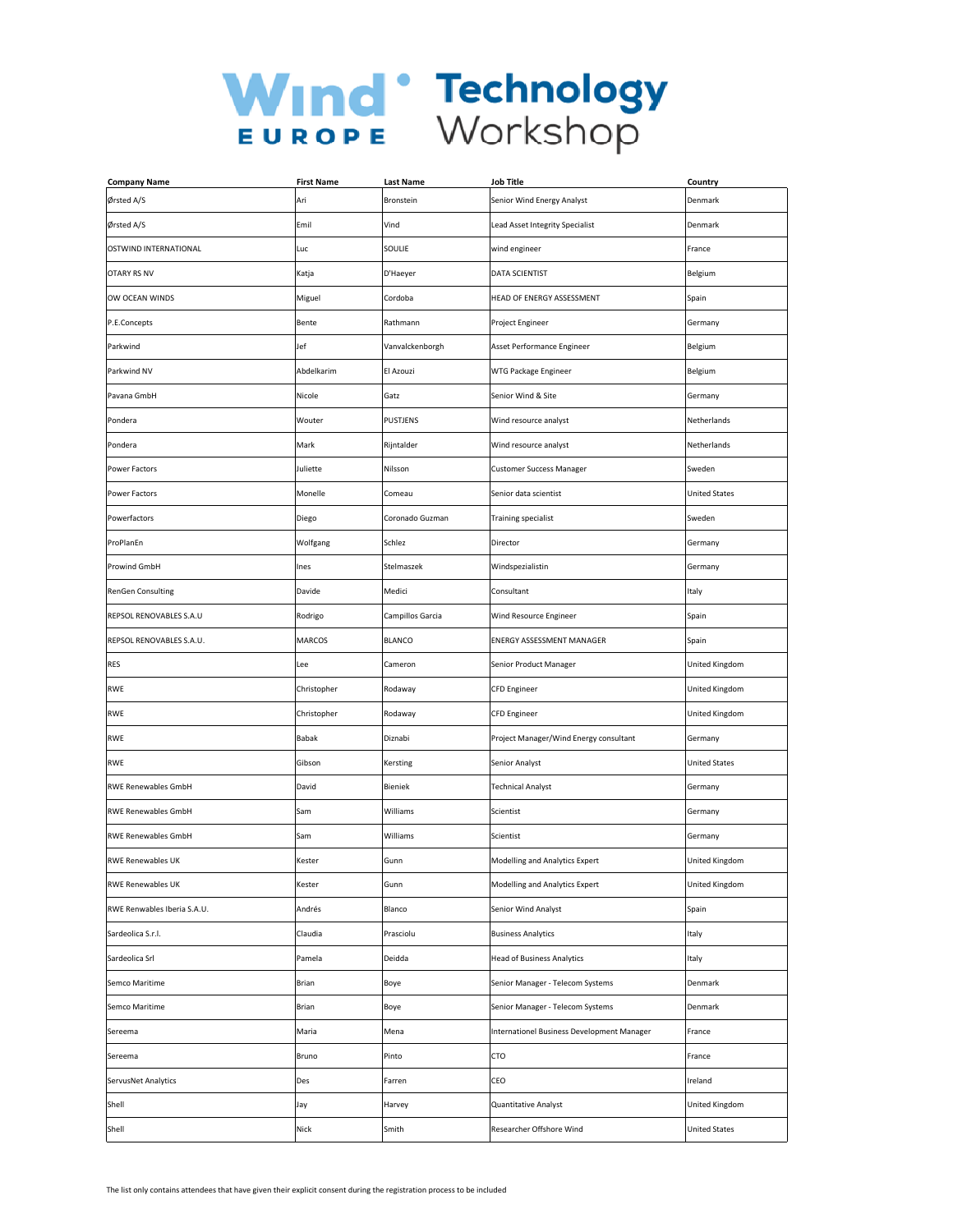| <b>Company Name</b>                                       | <b>First Name</b> | Last Name    | <b>Job Title</b>                                     | Country              |
|-----------------------------------------------------------|-------------------|--------------|------------------------------------------------------|----------------------|
| Shell Renewable Generation                                | Laura             | Duran        | <b>Energy Yield Engineer</b>                         | Netherlands          |
| Shell Renewables and Energy Solutions                     | Demetrios         | Zigras       | Offshore Wind Yield Engineer                         | United Kingdom       |
| Siemens Gamesa Renewable Energy Innovation & Tec Jesús    |                   | López Merino | Control Algorithms Engineer                          | Spain                |
| Siemens Gamesa Renewable Energy Innovation & Tec Jesús    |                   | López Merino | Control Algorithms Engineer                          | Spain                |
| SIEMENS GAMESA RENEWABLE ENERGY INNOVATION Manuel         |                   | García       | Section manager                                      | Spain                |
| SIEMENS GAMESA RENEWABLE ENERGY INNOVATION Andrés         |                   | Peña Asensio | Research Professional                                | Spain                |
| Soma Enerji Elektrik Üretim A.Ş.                          | Özgün             | Öziş         | Wind Resource Assessment Engineer                    | Turkey               |
| Soma Enerji Elektrik Üretim A.Ş.                          | İrem              | Özdemir      | Senior Wind Resource Assessment Engineer             | Turkey               |
| SRH Hochschule Berlin University of Applied Sciences Faiz |                   | Mistry       | Student                                              | Germany              |
| Statkraft AS                                              | Tove              | Risberg      | Senior wind resource analyst                         | Norway               |
| <b>Stuttgart Wind Energy (SWE)</b>                        | Moritz            | Gräfe        | Research Assistant                                   | Germany              |
| Svevind Energy GmbH                                       | Marko             | Rothe        | Project Developer                                    | Germany              |
| Technical University of Denmark                           | Suguang           | Dou          | Mr                                                   | Denmark              |
| Technical University of Denmark                           | Rogier            | Floors       | Senior Researcher                                    | Denmark              |
| <b>Technip Energies</b>                                   | Aurélien          | Leridon      | Technology / R&D Manager                             | France               |
| Technische Universität Berlin                             | Simon             | Letzgus      | PhD-student                                          | Germany              |
| The Carbon Trust                                          | Neil              | Adams        | Offshore Wind Manager                                | United Kingdom       |
| The Crown Estate                                          | Michael           | Blair        | Development Manager, Energy, Minerals and Infrastruc | United Kingdom       |
| TNO                                                       | Hans              | Verhoef      | Project manager                                      | Netherlands          |
| TNO                                                       | Marco             | Turrini      | Junior Scientist                                     | Netherlands          |
| <b>TNO</b>                                                | Eric              | Rose         | Junior Wind Energy Scientist                         | Netherlands          |
| TNO                                                       | Eric              | Rose         | Junior Wind Energy Scientist                         | Netherlands          |
| TNO                                                       | Nassir            | Cassamo      | Scientist Innovator                                  | Netherlands          |
| TNO                                                       | Nassir            | Cassamo      | Scientist Innovator                                  | Netherlands          |
| <b>TOTALENERGIES</b>                                      | JULIEN            | HAIZE        | Offshore Wind & Site Engineer                        | France               |
| Totalenergies                                             | Josselin          | Bost         | Wind Engineer                                        | France               |
| totalenergies                                             | Lilian            | Bernard      | Intern                                               | France               |
| TotalEnergies                                             | Priyank           | Maheshwari   | Research Engineer                                    | France               |
| <b>TotalEnergies OneTech</b>                              | Cédric            | Eneau        | R&D Wind Engineer                                    | France               |
| Tractebel Engineering s.a.                                | Claude            | Abiven       | Wind expert                                          | Belgium              |
| Tractebel Engineering s.a.                                | Jochem            | Vermeir      | Product Manager Onshore Renewables - International   | Belgium              |
| Tractebel Engineering s.a.                                | Mouhamet          | DIALLO       | Wind expert                                          | Belgium              |
| Université Toulouse 3 / EPSILINE                          | Sébastien         | Roux         | Student                                              | France               |
| University of Agder                                       | Ghali             | Yakoub       | PhD fellow                                           | Norway               |
| University of Perugia                                     | Davide            | Astolfi      | Post-Doc                                             | Italy                |
| University of Perugia                                     | Davide            | Astolfi      | Post-Doc                                             | Italy                |
| University of Portsmouth                                  | Sarinova          | Simandjuntak | Senior Lecturer                                      | United Kingdom       |
| University of Strathclyde                                 | David             | Rowell       | PhD Student                                          | United Kingdom       |
| Utopus Insights                                           | Ana Rita          | Silva        | Data Scientist                                       | <b>United States</b> |